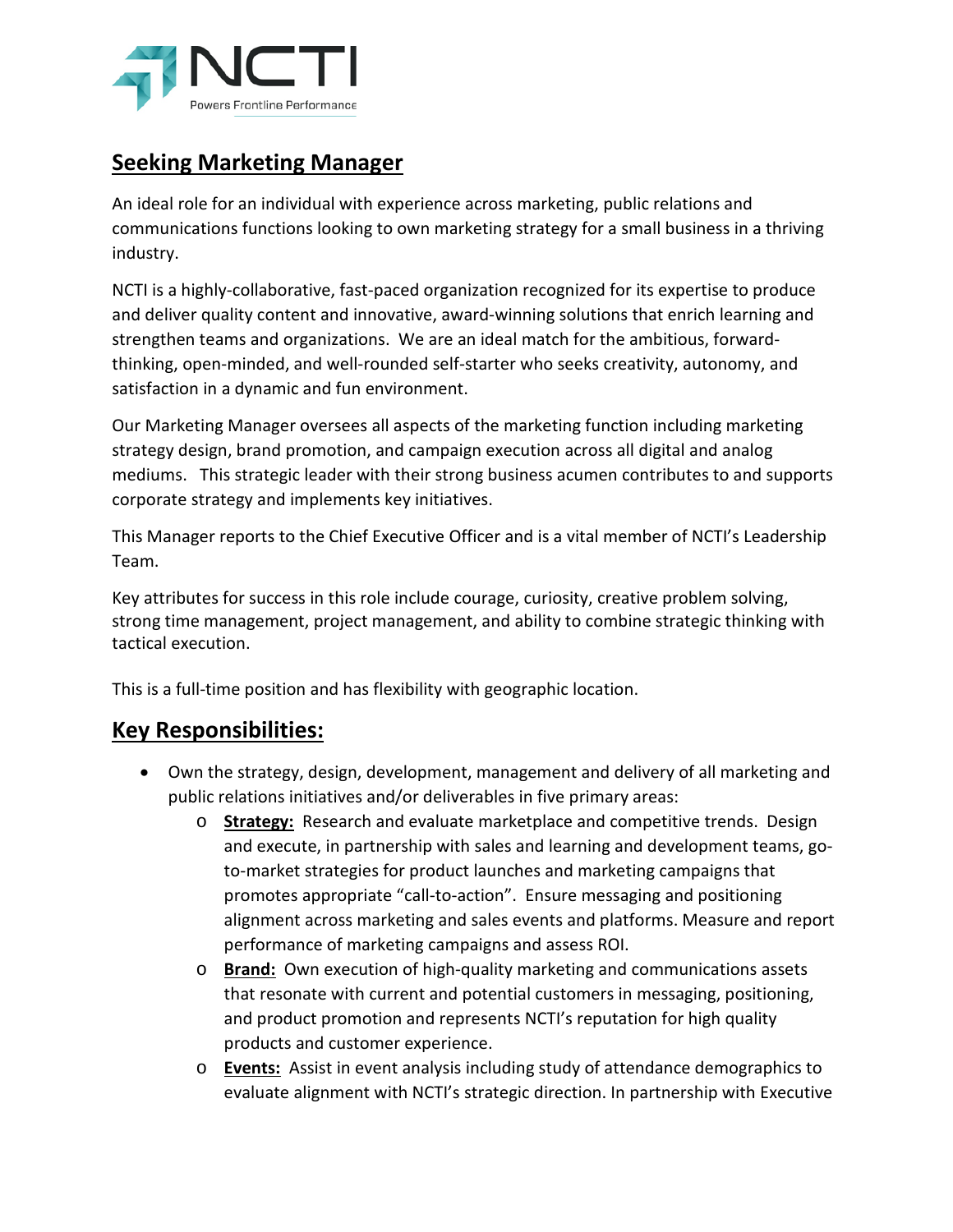

leadership and the Sales team deliver appropriate positioning and messaging for booth locations, collateral and digital assets. Develop strong relationships within event hosting organizations. Manage all logistics for in-person events.

- o **Communications:** Primary author and/or editor for all internal and external communication pieces. Leads speakers working group. Networks with industry publications and events organizations to promote placement of NCTI contributions, speakers, and press releases. Leads production of monthly NCTI e-newsletter.
- o **Digital Assets:** Manages all social media platforms. Owns NCTI's website content and experience. Collaborates with NCTI team members to produce video and other digital assets as needed.

## **You:**

- Are aligned with:
	- o NCTI's **Mission**: *To improve the lives of our students through purposeful learning experiences that positively impact the people and companies we serve.*
	- o Our **Why**: *Everyone should have the opportunity to prosper.*
	- o Our C**ore Values**: *Passion, Professionalism, and Perseverance.*
- Advocate for effective online instruction and its value in learning.
- Think strategically and apply business insights to formulate and drive solutions that achieve excellence in brand representation.
- Enjoy and excel in environments where you tackle and solve new and increasinglycomplex strategic business challenges and issues while incorporating the newest ideas, technologies, and approaches to business.
- Are an ambitious and passionate leader who is comfortable in your own skin and demonstrate a high level of emotional intelligence and self-awareness.
- A leader who is comfortable with ambiguity and can build effective solutions that scale and work for in-person and remote environments.
- Possess an outgoing and sociable personality in professional settings with a roll-up-yoursleeves attitude.
- Loves grammar. Excels in writing and/or editing across mediums including blogs, video scripts, press releases, speaker presentations, and trade article submissions.
- Comfortable communicating across social media channels in a manner consistent with NCTI's brand. Possess the ability to adapt a message based on the platform and audience.
- An excellent communicator, able to present information in a clear and concise manner (orally and in writing) to ensure others understand ideas; appropriately adapt message, style, and tone to accommodate a variety of audiences.